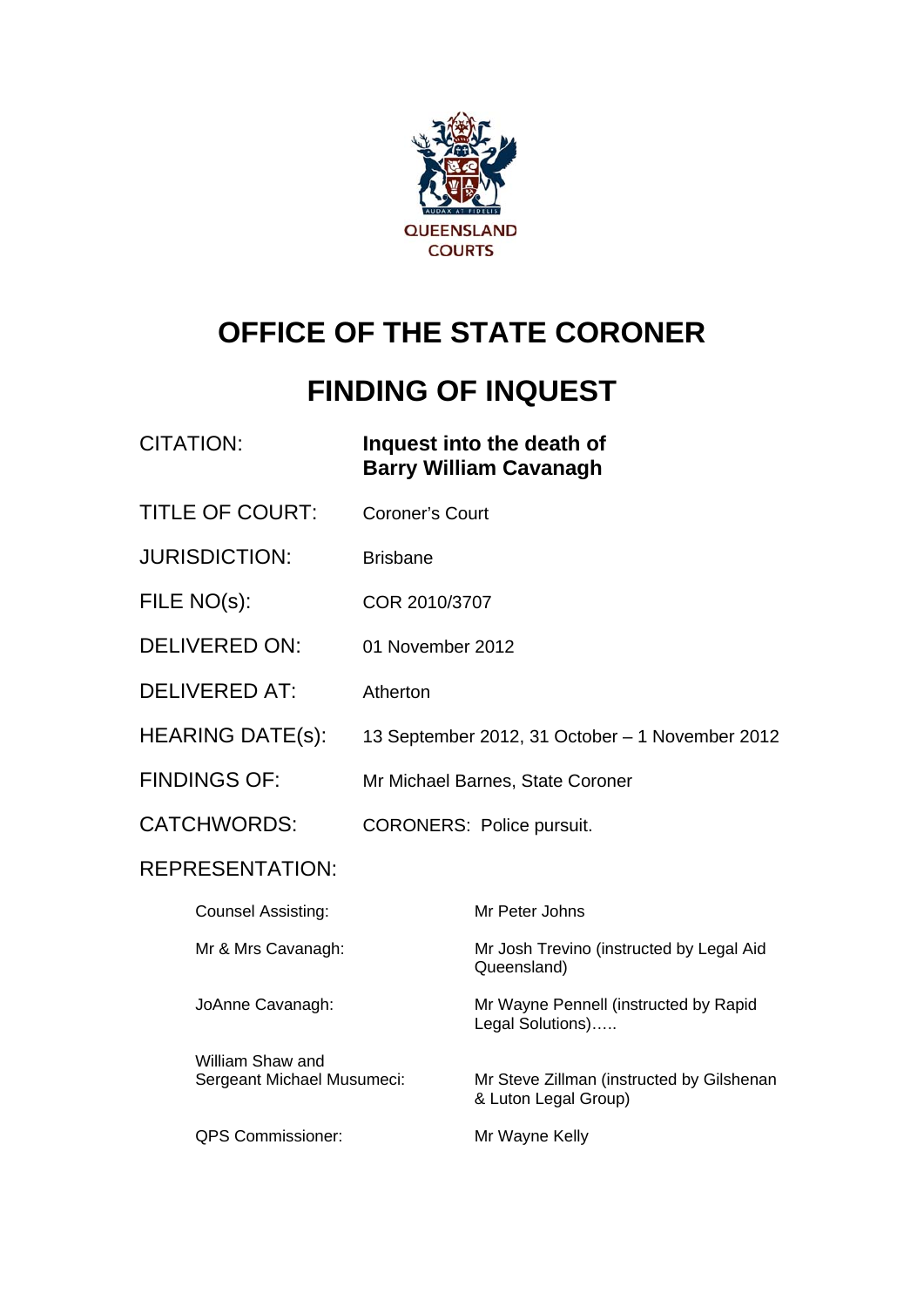## **Table of Contents**

| When can a pursuit be commenced and continued?  13 |  |
|----------------------------------------------------|--|
|                                                    |  |
|                                                    |  |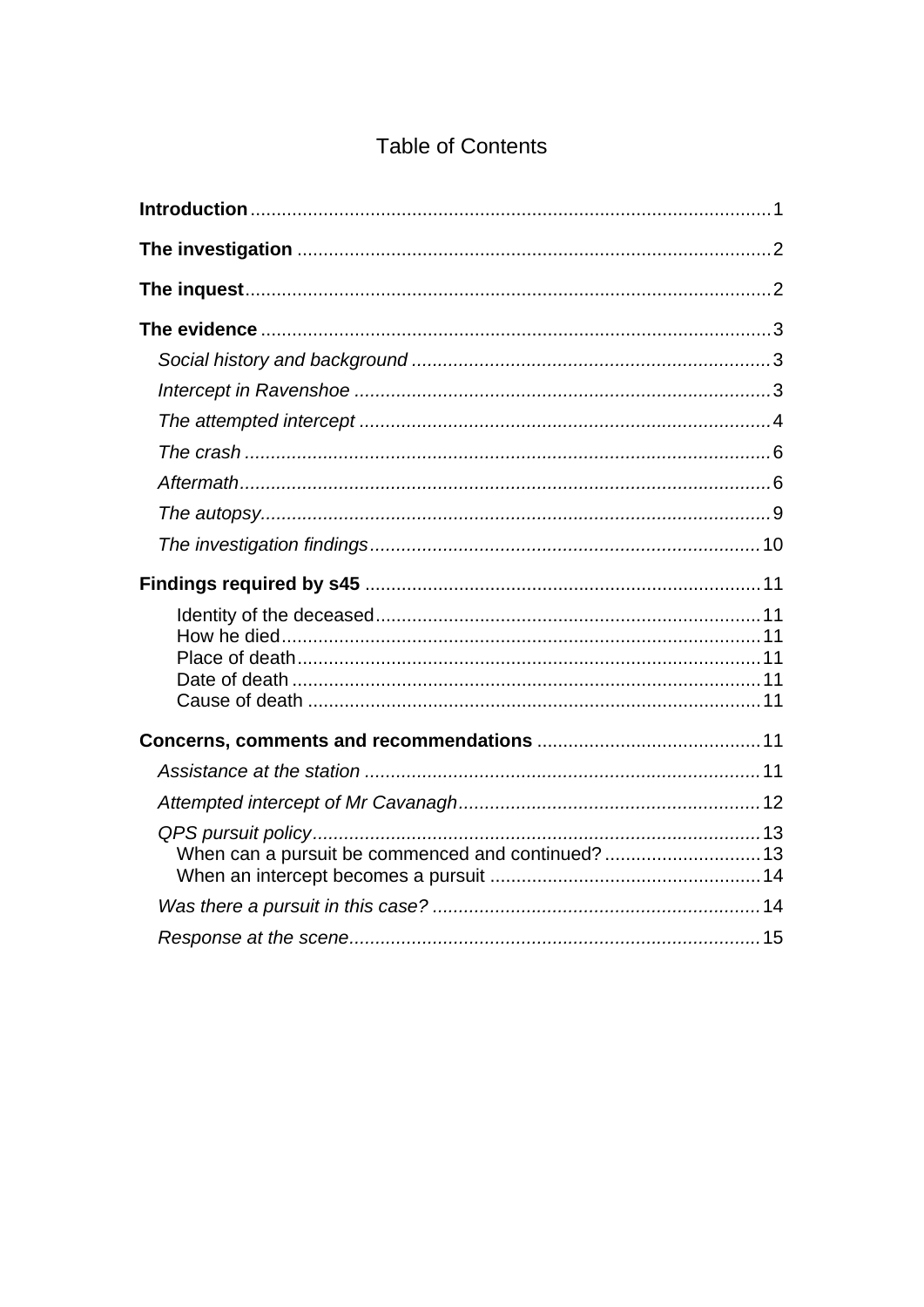The *Coroners Act 2003* (the Act) provides in s. 47 that when an inquest is held into a death that happened in the course of or as a result of police operations, the coroner's written findings must be given to the family of the person who died, each of the persons or organisations granted leave to appear at the inquest and to various officials with responsibility for the justice system including the Attorney-General and the Minister for Police, Corrective Services and Emergency Services. These are my findings in relation to the death of Barry William Cavanagh. They will be distributed in accordance with the requirements of the Act and posted on the website of the Office of the State Coroner.

# <span id="page-2-0"></span>**Introduction**

On the evening of 29 October 2010, Barry Cavanagh stopped at the Club Hotel in Ravenshoe where he had eight glasses of beer. Shortly after leaving he was pulled over by two police officers for disobeying a stop sign and was found to have a high blood alcohol level. He was charged and released at about 1.30am. Although banned from driving for 24 hours Mr Cavanagh returned to his vehicle and drove south on the Kennedy Highway, towards his parents house.

At about 2.00am, the same police officers who had intercepted Mr Cavanagh earlier were patrolling the Kennedy Highway between Ravenshoe and Innot Hot Springs heading north. They were passed by a car travelling at high speed in the opposite direction. They set off after it but soon lost contact. Arriving in the town of Innot Hot Springs they saw debris and then the badly damaged vehicle of Mr Cavanagh upside down in a ditch by the side of the road. On gaining access to the vehicle the officers found Mr Cavanagh suspended upside down and believed he had broken his neck. They could not detect a pulse and waited for an ambulance to arrive. A post-mortem examination later revealed no fractures but showed Mr Cavanagh had been asphyxiated due to the inhalation of blood.

These findings:-

- establish the circumstances in which the fatal injuries were sustained;
- confirm the identity of the deceased person, the time, place and medical cause of his death;
- consider whether the police officers involved acted in accordance with the Queensland Police Service (QPS) policies and procedures then in force; and
- consider whether the officers involved should have extracted Mr Cavanagh from the car or otherwise provided to him first aid.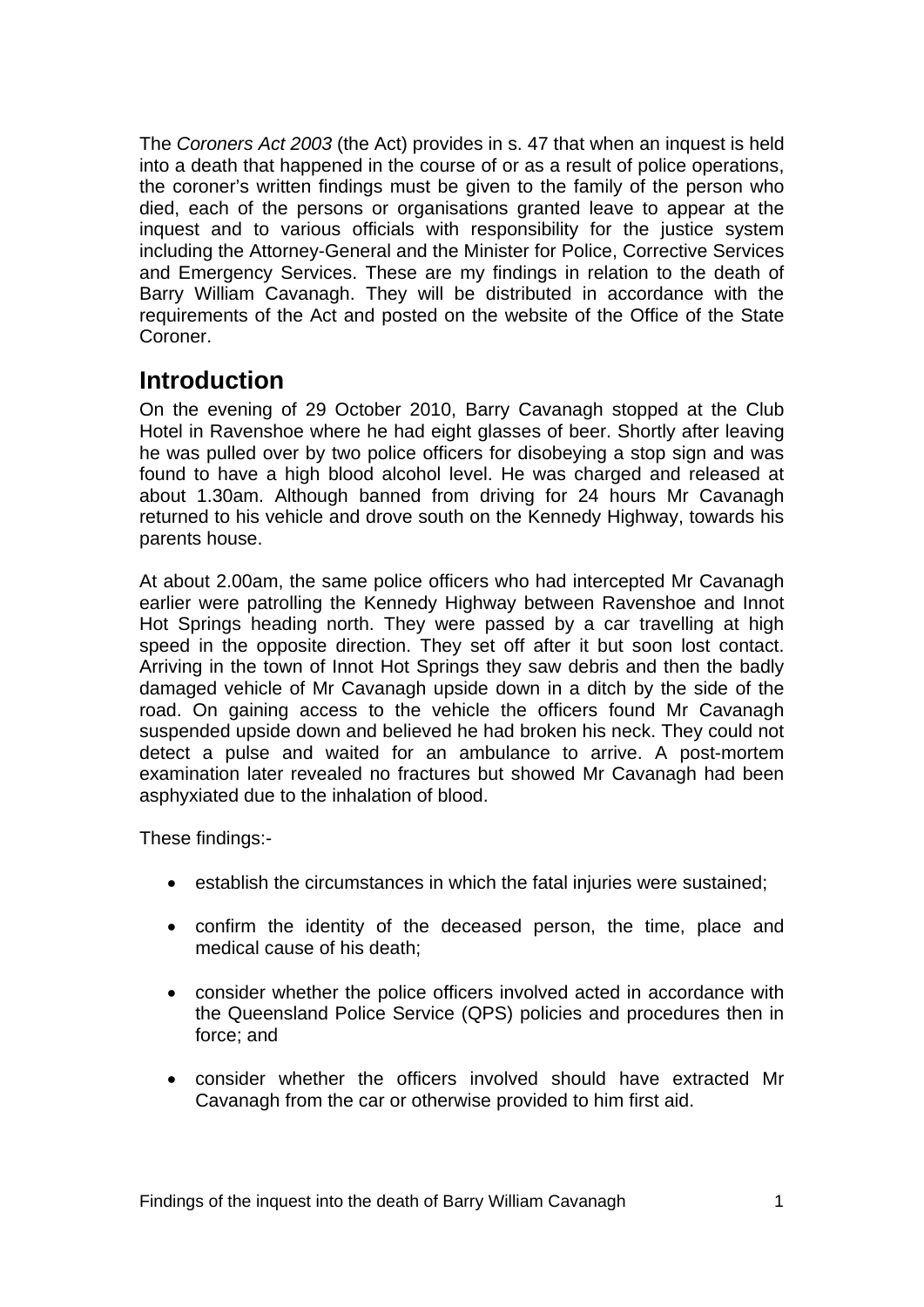# <span id="page-3-0"></span>**The investigation**

The coronial investigation was conducted by the QPS Ethical Standards Command (ESC) and a detailed report was prepared by Senior Sergeant David Cousins. The other ESC officer involved in the investigation was Inspector Roger Lowe. He gave oral evidence at the inquest.

The initial management of the scene was conducted by the acting district officer, Inspector Kroon, in consultation with the ESC officers. An officer from the Cairns forensic crash unit, independent of the Mareeba District in which the crash occurred, was sent to conduct the collision analysis. A scenes of crime officer attended and took a number of photographs which were tendered at the inquest. The officers involved in the incident were breath tested within an hour and this was witnessed by the Queensland Ambulance Service (QAS) paramedic at the scene. The officers were required to provide a urine sample later that day.

Officers from Mareeba CIB spoke to local residents and took initial versions of what they had seen and heard at the relevant time. Those who had witnessed the crash or its aftermath were later interviewed by the ESC investigators. Two attended the inquest to provide oral evidence.

The ESC investigators arrived in Cairns on the afternoon of 30 October 2010 and spent the evening conducting interviews with various police officers involved. They attended the scene the following day and conducted a videotaped re-enactment of events with the driver of the police vehicle.

A post mortem examination took place on 2 November 2010 and the findings of the pathologist made it clear the actions of the police immediately postcrash could be of significance. Another interview was conducted with each of the police involved in order to obtain further detail of their assessment of Mr Cavanagh and the basis of their decision not to extract him from the vehicle.

The vehicle driven by Mr Cavanagh was inspected by a QPS mechanic. Investigators seized communication tapes of police radio transmissions as well as job log records and notebook entries from the officers involved. They obtained call charge records for all telephones involved including the public telephone near the scene of the crash.

I am satisfied that all relevant sources of information have been accessed and the results effectively collated. I thank Inspector Lowe and Senior Sergeant Cousins for their efforts, but express my disappointment that the report was not received until 21 months after the incident.

# <span id="page-3-1"></span>**The inquest**

A pre-inquest conference was held in Brisbane on 13 September 2012. Mr Johns was appointed counsel assisting and leave to appear was granted to the parents and partner of the deceased, the Commissioner of the QPS, and the officers involved in the incident. The inquest was held in Atherton on 31 October and 1 November 2012. A view was conducted of the incident site.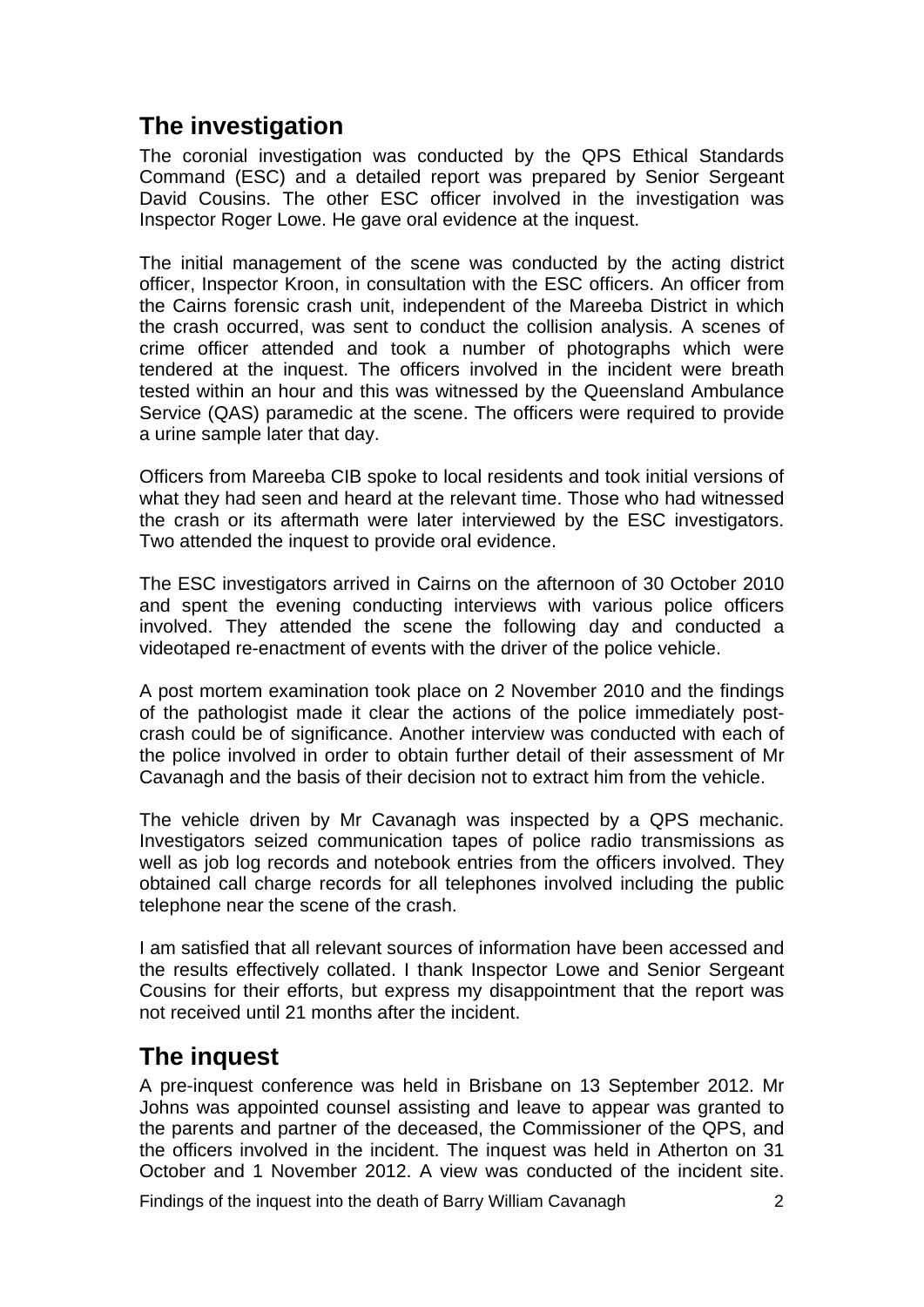One hundred and three exhibits were tendered and eight witnesses gave evidence.

# <span id="page-4-0"></span>**The evidence**

I turn now to the evidence. Of course I can not even summarise all of the information contained in the exhibits and transcript but I consider it appropriate to record in these reasons the evidence I believe is necessary to understand the findings I have made.

### <span id="page-4-1"></span>*Social history and background*

Barry William Cavanagh was born on 30 March 1980 meaning he was 30 years of age when he died. At this time he was residing at a hotel in Townsville having separated from his wife Jo-Anne in 2009. Although he had previously worked in the mining industry, his marriage breakdown, mental health problems and associated heavy drinking had contributed, in part, to his being unemployed. In addition to his parents and wife, Mr Cavanagh is survived by his then four year old son, Ethan. It is clear his sudden death has had a devastating effect on his immediate family and I offer them my sincere condolences.

In the days prior to his death, Mr Cavanagh had purchased a 1998 silver Holden Calais sedan from a private seller in Townsville. A roadworthy inspection at the time of sale revealed a number of faults that were rectified prior to completion of the sale.

At around 6:30pm on 29 October 2010 Mr Cavanagh left Townsville having arranged to visit his parents. They lived on a property on the Kennedy Highway, near the Wild River, several kilometres to the north of the small town of Innot Hot Springs. This was to have been Mr Cavanagh's first visit to that property.

It is evident from eye-witness accounts and CCTV footage that at 10:15pm Mr Cavanagh entered the Club Hotel in Ravenshoe, a town to the north of Innot Hot Springs and his parents residence. Over the following 2 hours 15 minutes he drank eight glasses of beer although it is not clear what size they were or what alcohol content they contained. At 12:30am on 30 October 2010 Mr Cavanagh left the hotel, got into his car and drove away on the wrong side of the road.

#### <span id="page-4-2"></span>*Intercept in Ravenshoe*

Sergeant Michael Musumeci and Constable William Shaw were stationed at Ravenshoe police station and had commenced their eight hour shift at 8.00pm on the evening of 29 October 2010.

They were patrolling through the town in a marked Toyota Prado police vehicle when, at 12:37am and only a short distance from the Club Hotel, they observed Mr Cavanagh's vehicle proceed through a stop sign without coming to a halt. Mr Cavanagh obeyed their direction to pull over. He immediately admitted having failed to stop, telling police he had thought the sign in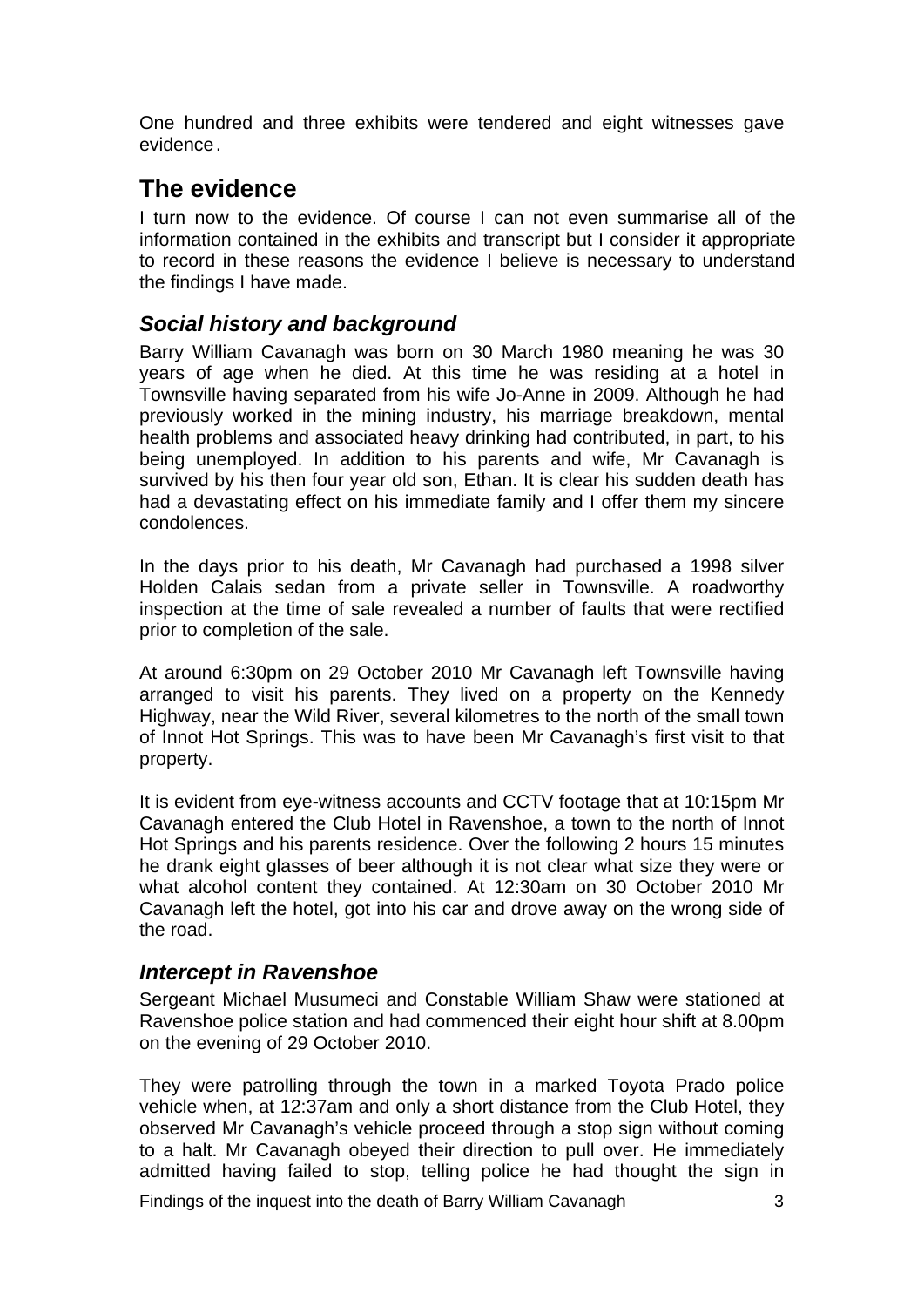question was a 'give way' sign. As is standard in such situations he was breath tested and returned a reading of 0.89%.

After safely parking the silver Calais, the police officers transported Mr Cavanagh to Ravenshoe police station where he was breath tested again and on this occasion recorded a blood alcohol content of 0.79%. As a result he was served with a notice to appear in court and a notice of suspension of his driver's licence. This was operable for 24 hours commencing 12:56am on 30 October 2010.

Sergeant Musumeci told the inquest that while he was arranging this paperwork Mr Cavanagh was appropriately conversant and polite. It was apparent that Mr Cavanagh was having difficulty obtaining reception with his mobile telephone and Sergeant Musumeci offered use of the police station land-line to make a call. Mr Cavanagh had already told the officers he was intending to visit his parents at their residence near the Wild River. He told Sergeant Musumeci his parents' telephone number.

After calling this number Sergeant Musumeci says he heard a ring tone but there was no answer. He also says that a short time later Mr Cavanagh was issued with a fine for his failure to obey a stop sign and, for the first time, became annoyed and then increasingly antagonistic. Sergeant Musumeci told the inquest that after failing to make contact with his parents Mr Cavanagh told him that he would 'sort himself out' with regards to accommodation and his subsequent movements. It was acknowledged at the inquest that there were limited if any options for accommodation in Ravenshoe at this hour of the morning. Sergeant Musumeci took the view that, by the latter part of their dealings, it was best to finalise matters as soon as possible due to Mr Cavanagh's increasing annoyance. Mr Shaw (he has since left the QPS) told the inquest that Sergeant Musumeci had intended to drive Mr Cavanagh to his parents' house but changed his mind when the other man became rude.

As he was seeing Mr Cavanagh out of the police station, Sergeant Musumeci said he warned him not to drive during the 24 hour suspension. He said Mr Cavanagh acknowledged this warning. Records indicate he left the station at about 1.30am.

The officers had a cigarette and planned what they would then do for the next part of their shift. They then resumed patrol, travelling south on the Kennedy Highway. On their way they drove past the silver Calais of Mr Cavanagh and, using their spotlight, satisfied themselves no one was inside.

#### <span id="page-5-0"></span>*The attempted intercept*

Findings of the inquest into the death of Barry William Cavanagh 4 The officers performed two random breath tests over the following half hour. A short time after the second of these, at around 2.00am, Sergeant Musumeci was driving the police Prado north along the highway towards Ravenshoe. He and Constable Shaw observed the lights of a vehicle travelling in the opposite direction as they negotiated a rise just to the north of the Wild River camping ground. It was immediately clear to them that the vehicle was travelling at excessive speed. Their mobile radar failed to take a reading of the oncoming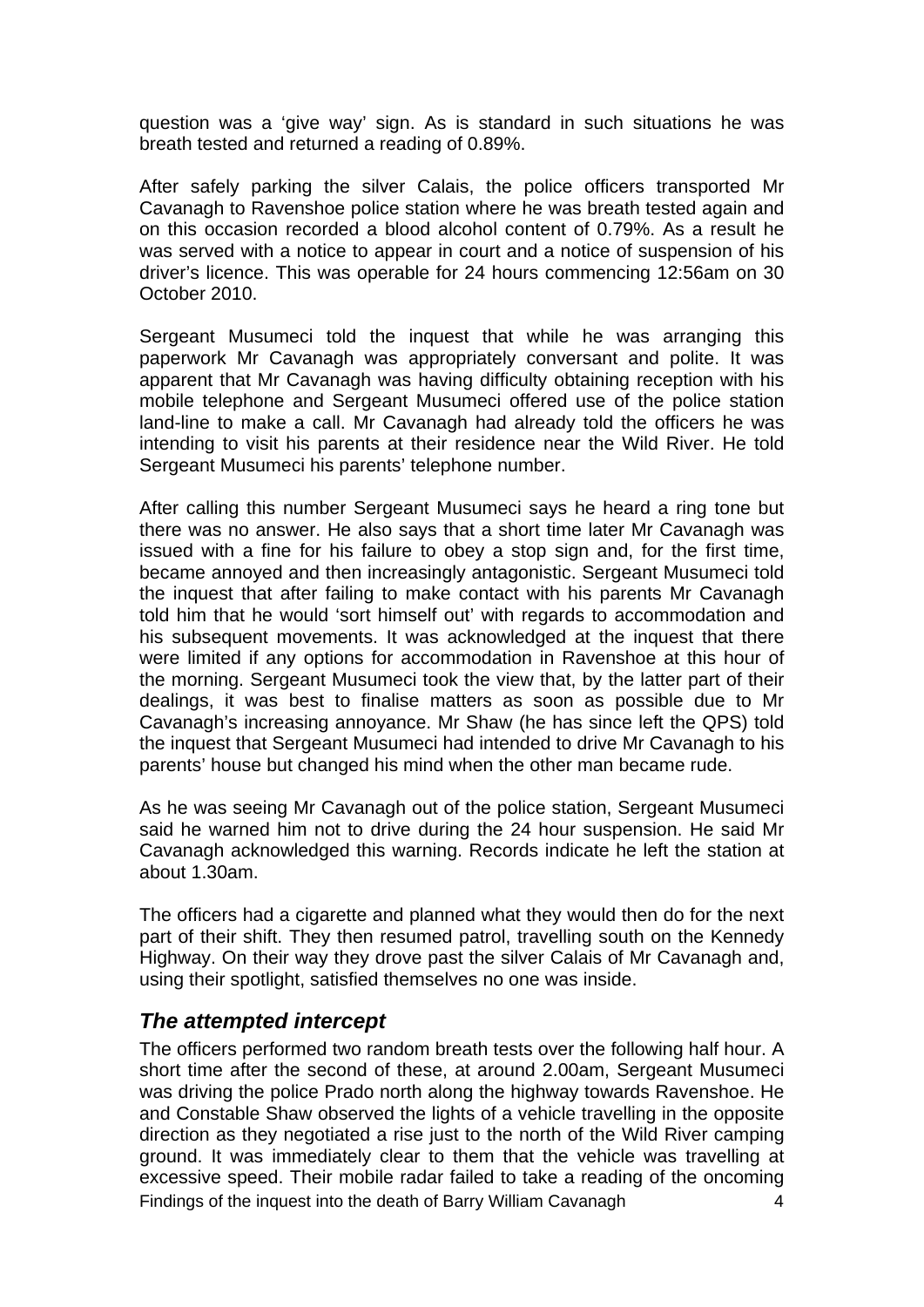vehicle but both officers said it was travelling at about 140km/h as it passed their 4WD. Neither could see the number plate and Sergeant Musumeci believed the vehicle to have been a blue roof-less sports car.

Sergeant Musumeci slowed his vehicle, did a three point turn, activated the red and blue rotating lights on the roof of the police vehicle and set off south after the speeding car.

He told the inquest he intended to try to obtain a follow speed on the vehicle and then attempt to intercept it. After accelerating up to, perhaps, 120km/h and travelling several hundred metres the officers negotiated a downhill bend giving them a clear view of the road ahead for a considerable distance. When interviewed, Sergeant Musumeci said that when he reached this point he was surprised to see no vehicle lights ahead. At the inquest he said that he saw brake lights in the distance for a brief moment before they were obscured. If that was so it was the last time he saw the vehicle ahead moving. Mr Shaw said when interviewed and at the inquest that they did not sight the speeding vehicle at any time after it went past them.

Over the following 4 -5 kilometres the officers checked side roads for any sign that the vehicle they were attempting to intercept had travelled off the highway. Sergeant Musumeci said in his evidence that this was an occurrence he had experienced previously with drink drivers. This meant that his speed varied as he slowed near intersections and then resumed at full speed. On the basis of his statements to investigators and at the inquest, and the circumstances he was in, I expect that full speed was likely towards the high end of Sergeant Musumeci's estimated range of 100-120km/h.

After 4-5 kilometres Sergeant Musumeci switched off the rotating coloured lights and, a short time later at 2:03am, contacted Mareeba Communications by radio. A recording of that transmission was heard at the inquest. In it Sergeant Musumeci says a vehicle had "*driven past at 140 plus at least"*. The communications operator is heard to seek and obtain confirmation that there is no pursuit on foot. Sergeant Musumeci told the operator that he had *"nah, we have definitely lost vehicle*" and described it as a *"small sports car*". He requested the Mount Garnett police crew which had finished their shift at 2.00am be contacted to assist. This was refused by the communications operator on the basis that the vehicle would be "*long gone*" before that could be arranged.

Sergeant Musumeci was not inclined to accept that refusal and asked Constable Shaw to contact those officers directly by mobile telephone. This was unsuccessful. When asked why such efforts would be made for what, at that stage, was merely a speeding offence, Sergeant Musumeci told the inquest that the extreme speed of the vehicle led him to believe that a more serious offence may have been committed. He agreed though, that there was no basis on which suspicion of a separate offence could have been used to have justified any aspect of the attempted intercept and said that this was based solely on the observed speed.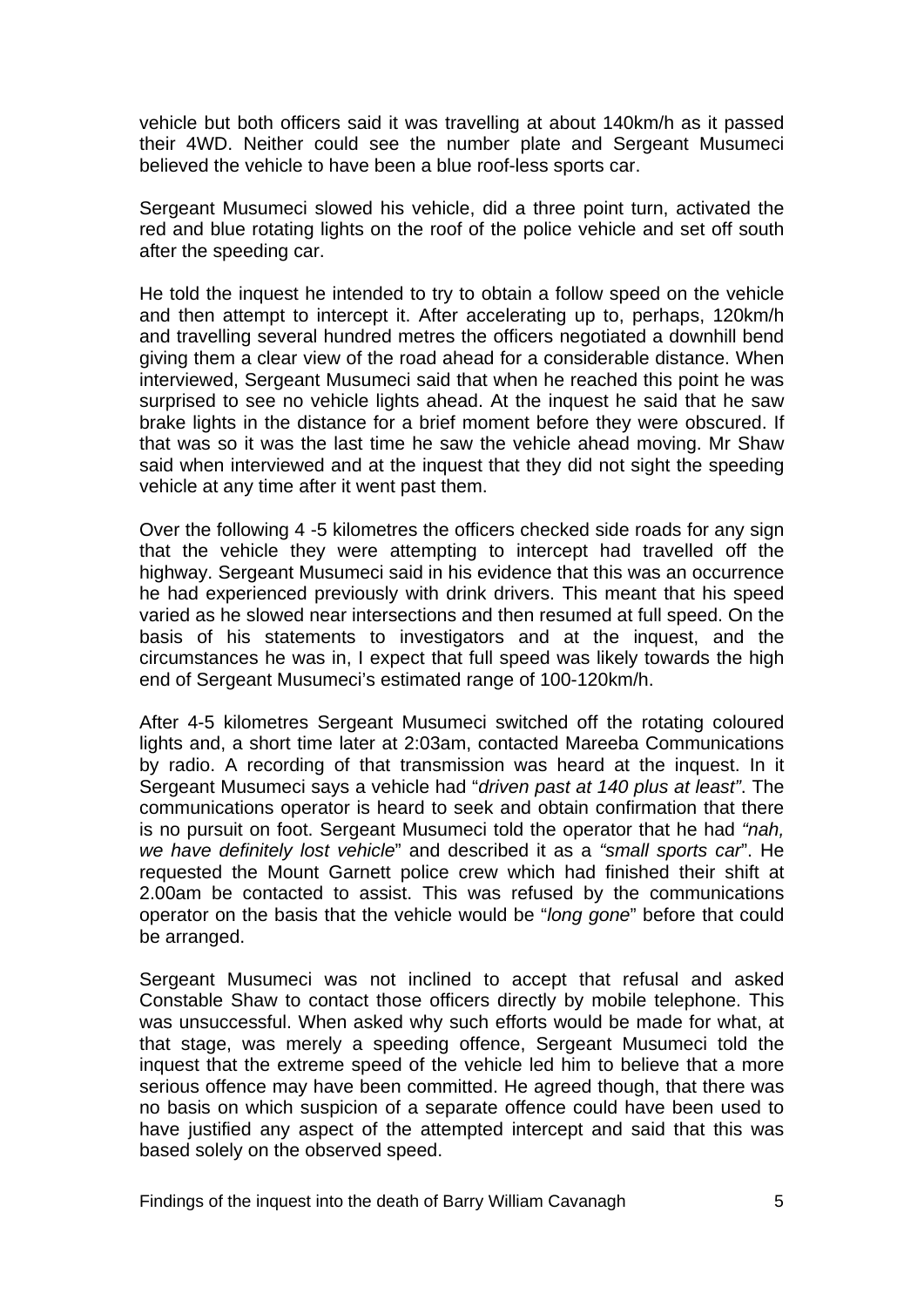### <span id="page-7-0"></span>*The crash*

It is almost certain the speeding vehicle observed by officers Musumeci and Shaw was in fact the silver Calais driven by Mr Cavanagh, which means he drove right by his parent's property without stopping. The reason why he did this will likely never be known but it is clear it happened because several minutes after he had passed the police Prado he lost control of his Calais on a sharp right hand, downhill bend on the edge of the township of Innot Hot Springs. The loss of control resulted in the Calais over-steering and travelling off the right hand side of the sealed bitumen. As it struck the uneven terrain it rolled and came to rest on its roof with Mr Cavanagh still restrained by his seatbelt and suspended upside down.

The inquest heard from two witnesses who were awake at the time of this crash. Susan Stacpoole was in a house across the road and less than 50 metres from where the Calais came to rest. She described hearing a noise which sounded like wheelie bins being struck and knocked over. The noise caused her husband to wake and she then ran to the front of her house to see what had happened.

Michael Grkovic was several hundred metres from the scene of the crash and out of the line of sight. He recalls hearing the revving of an engine which was slightly louder than he would have expected for that stretch of road. He then heard the scraping sound of tyres sliding on gravel before louder noises that clearly signalled to him, and apparently some others in the house, that a vehicle had crashed. After 30 seconds or so he and others from the house set off on foot towards the highway to see what had happened.

A resident at a third location, Brian Newton, was woken by "*four loud bangs*". The resident of the house closest to the scene of the crash was spoken to by police but was not woken by the crash.

#### <span id="page-7-1"></span>*Aftermath*

Sergeant Musumeci continued driving along the Kennedy Highway until he reached Innot Hot Spring. As they took the right hand corner into town he and Constable Shaw saw debris across the road and then saw a badly damaged vehicle upside down in the drainage ditch to their right. Sergeant Musumeci drove past, performed a U-turn and then parked next to the wrecked car using the left hand side light to illuminate the scene. He also illuminated the rotating roof lights.

Mrs Stacpoole could see nothing of significance when she first lookout out of a front window in her house. After moving to a window on the other side, she lookout out to see a police vehicle with its emergency lights flashing and in the process of performing a U-turn. She saw the police vehicle drive a short distance before coming to a stop. She has clearly given significant thought to the timing of her movements and I believe that her estimate of 1 to 1  $\frac{1}{2}$ minutes being the interval between first hearing the crash and seeing the police car is reliable.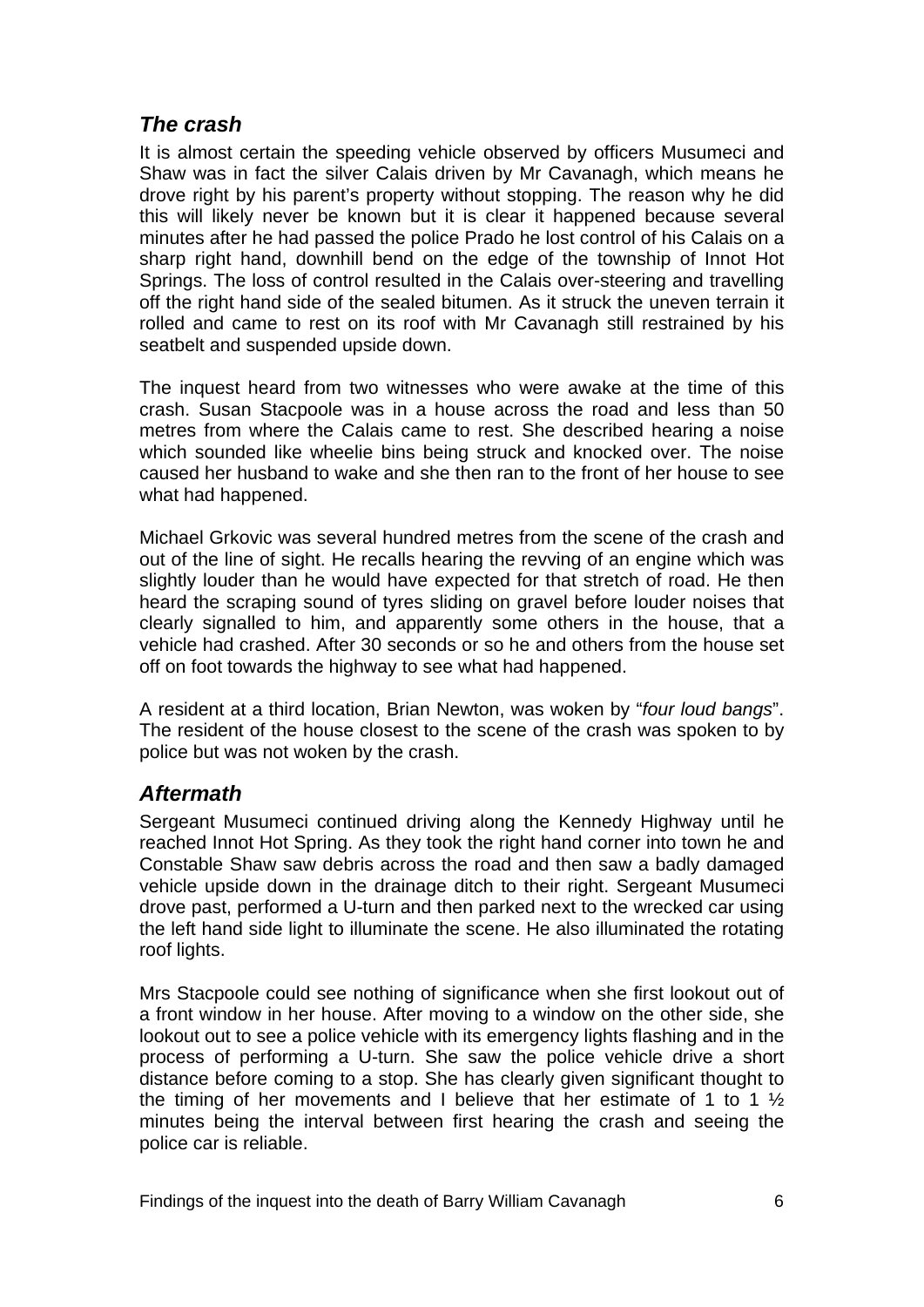Mr Grkovic has consistently estimated in his account to police and again at the inquest that it was around three minutes between when he heard the crash and when he first saw the police car. At this time the police car was stationary and had its emergency lights activated. Consistent with the accounts of both officers in the police vehicle, there is no evidence that the siren on the police vehicle was ever activated.

On arrival Constable Shaw contacted Mareeba Communications by radio to tell them:

*We've got a motor vehicle accident we've come across….need an ambulance here ASAP, just checking now if we can locate anybody. It's a bad one, it's a rollover.*

That radio communication occurred at 2:08am and although heard by the Mareeba communication centre, their reply was not heard by the officers who concluded they were in a radio "black spot". He then joined Sergeant Musumeci who, after stopping, had immediately approached the upside down vehicle and made attempts to gain access via the badly damaged doors. He and Constable Shaw had great difficulty with this task, with Sergeant Musumeci even attempting to prise open the crushed metal with his torch.

At an early stage after their arrival Constable Shaw saw the "*Calais*" insignia on the vehicle and it became apparent to him that the vehicle was that of Mr Cavanagh. He told this to an at first unbelieving and then distressed Sergeant Musumeci. Sergeant Musumeci's initial impression of his observations of the driver from outside the vehicle was that, the person he now knew to be Mr Cavanagh, had been decapitated. One of the officers was heard saying words to the effect of "*Can you hear me Barry?*". This was heard by Mrs Stacpoole who was continuing to watch events from the front of her house.

Still unsuccessful at gaining entry Sergeant Musumeci left this task to Constable Shaw while he ran to the other side of the road where he had spotted a public telephone box. There, at 2:12am, he made the first of two "000" calls to Mareeba communications. It seems to have been unclear to him whether any request for help had been made and he told the inquest he wanted to ensure the request got through in an area with poor mobile telephone and radio coverage.

It transpires the QAS had already been contacted within seconds of the radio call from Constable Shaw at 2:08am. It must have been clear to Sergeant Musumeci by the time of this first "000" call that the driver was in fact Mr Cavanagh because he told the communications officer that the driver of the crashed vehicle was the "*drink driver we caught*". He also said of the driver in this call: "*Mate he's gone, he's, he's deceased*". Sergeant Musumeci asked for help to be sent urgently.

While Sergeant Musumeci was in the telephone box Constable Shaw managed to gain access to the vehicle. Constable Shaw told investigators that prior to joining the QPS he had spent two years at nursing school and then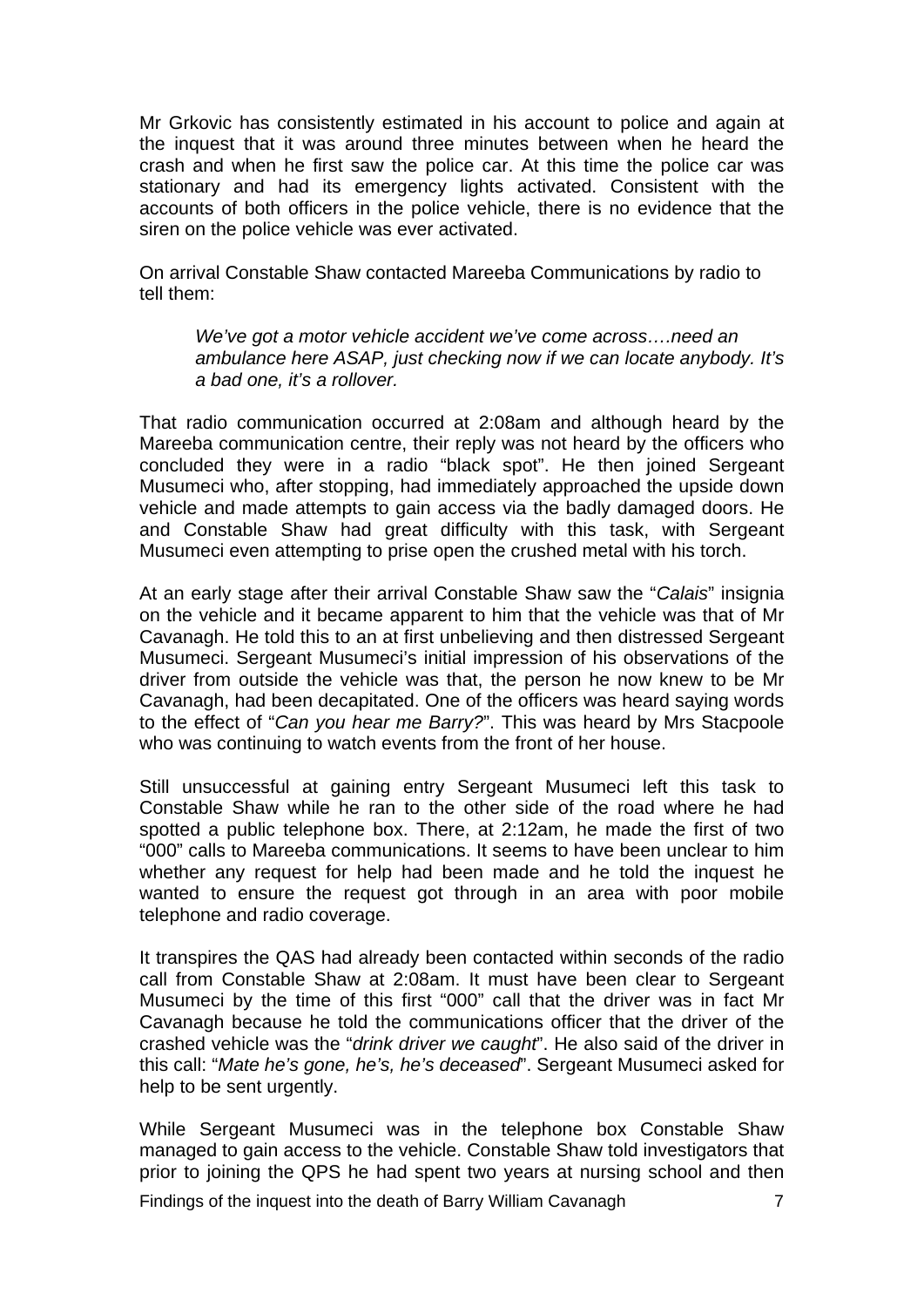maintained his first aid qualifications over the ensuing 20 years. This included battle medic training during a stint in the military. Once he could access Mr Cavanagh, Constable Shaw says he checked for a pulse and checked for signs of breathing. Both were absent. He observed Mr Cavanagh's lips to be blue and felt his hand was abnormally cold. Most strikingly he saw that Mr Cavanagh's head was bent on what he considered an unnatural angle to the side. Constable Shaw formed the view that Mr Cavanagh had likely broken his neck and was dead.

Constable Shaw told Sergeant Musumeci on his return from the phone box that Mr Cavanagh was "*gone*". Sergeant Musumeci then entered the vehicle to check himself. His initial impression from his angle of approach was that Mr Cavanagh had been decapitated. On closer inspection it was clear that this was not the case but he also formed the view that Mr Cavanagh's neck was broken. He also felt for a pulse without finding one.

At the inquest both officers stated they had serious concerns about their safety due to the strong smell of petrol and some smoke coming from the front of the vehicle. Sergeant Musumeci says he believed the vehicle might explode. He said he considered whether they should cut the seatbelt and attempt to release Mr Cavanagh but was concerned that they would not be able to stop the large man falling placing greater force on his injured neck. Mr Shaw said this was not considered by him as he believed the driver was dead and he wanted to get away from the car as quickly as possible.

The officers moved away from the vehicle. At 2:21am Sergeant Musumeci again called "000" from the public phone box. This was primarily and properly to highlight the need for involvement of specialist police and the ESC given the circumstances of the death.

In that call Sergeant Musumeci told the communications officer that the "*ambos have arrived*" although the QAS records show an "arrival at patient" time of 2:25am. The QAS paramedic sent to the scene was Mount Garnet based officer, David Lee. He received a message in transit advising him that the driver of the crashed vehicle was believed to be deceased. He spoke briefly to the police officers when he arrived who confirmed this view. Mr Lee says he was not given any warning about the possibility of the vehicle exploding. Sergeant Musumeci told the inquest that by this time the smoke had abated and he no longer held fears in relation to the stability of the vehicle.

On approaching the Calais Mr Lee could clearly smell fuel. He conducted some initial observations of Mr Cavanagh before returning to his vehicle to obtain a stethoscope. He says that in such a situation he would normally attach a defibrillator to obtain an electronic assessment of the patient's vital signs. He explained that he was trained not to use such electronic equipment in circumstances where there was spilt fuel and so he did not do so here. After making his assessment Mr Lee issued a formal declaration that Mr Cavanagh was deceased at 2:28am. He made the following note in the QAS records: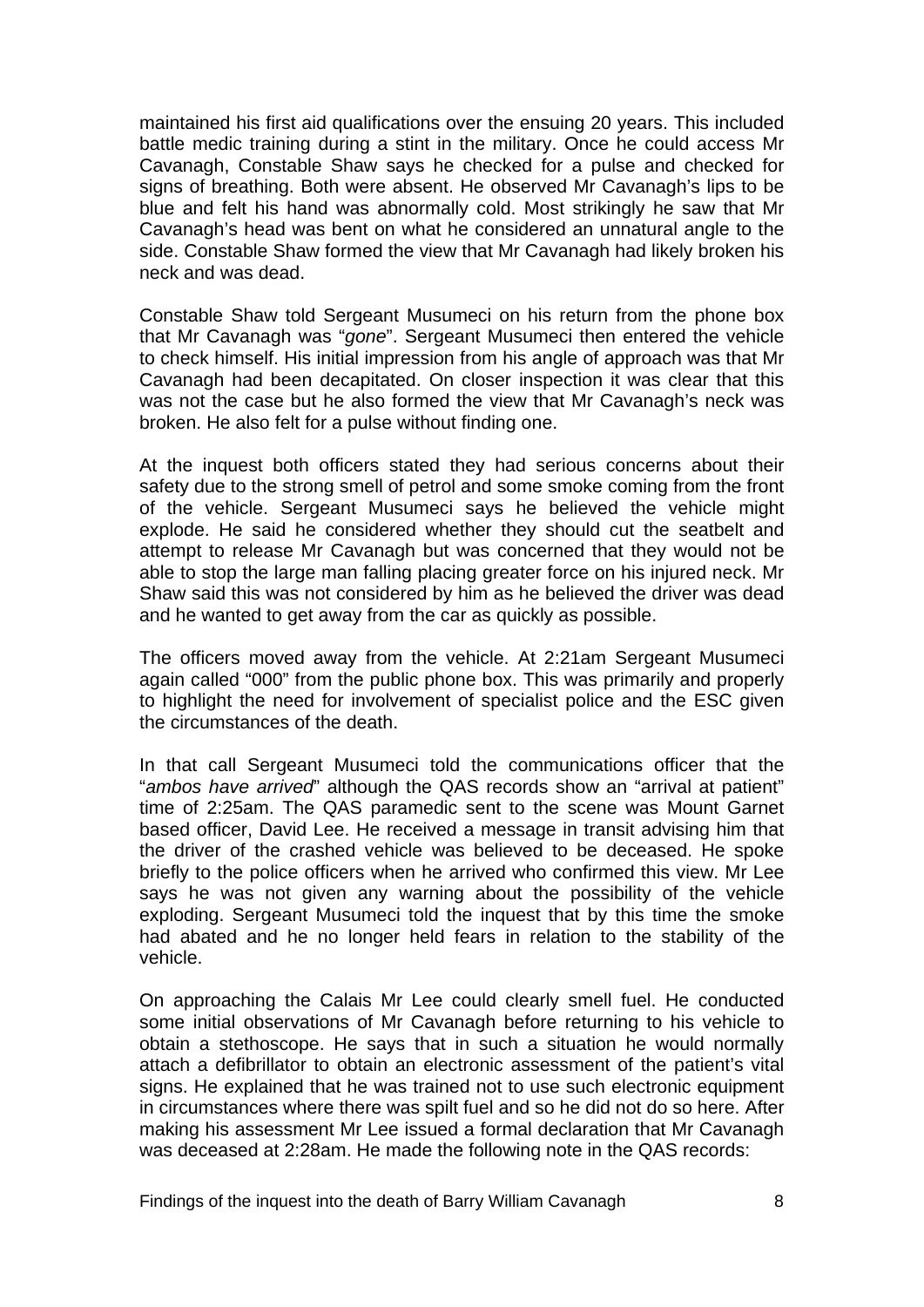*On assessment I found no palpable pulse – carotid or radial, no respirations, no breath sounds, no response/unconscious, fixed and dilated pupils. Head and neck of pt angulated/deformed at unusual angle (high speed RTA – rollover).* 

When he was interviewed by ESC officers on 31 October 2010 (importantly, prior to the post mortem examination) he told them:

*…and, the way his head positioned I, I had no doubt that he's broken his neck.*

Although it seems that the two officers involved had a brief opportunity to speak to each other about the events leading to Mr Cavanagh's death they were separated at an appropriately early time. They were clearly both very upset at what had occurred and there is no suggestion of collusion.

#### <span id="page-10-0"></span>*The autopsy*

A post-mortem examination was conducted on the body of Mr Cavanagh at the Cairns Base Hospital mortuary on the evening of 2 November 2010 by an experienced forensic pathologist, Professor David Williams.

Professor Williams found no bone fractures. He told the inquest that extensive bruising and external injuries to the head would likely have resulted in significant blood flow in and around the mouth. In his detailed autopsy report which was tendered at the inquest, Professor Williams stated the following with respect to Mr Cavanagh's respiratory system:

*The strap muscles of the neck are free of bruising. The laryngeal skeleton is intact. The larynx, trachea and bronchi contain frothy material and the lungs are bilaterally heavy, dense and purple in colour. Each weighs 750gm and each lung has dilated lymphatics visible on the visceral pleura, especially to the left lung. These petechial haemorrhages are similar to those seen over the skin externally. The left lung also has an area where there is frank haemorrhage into the lung and both lungs appear severely congested and there is an impression that there has been, at some stage, aspiration of blood.*

At the time of writing his report Professor Williams was unaware of the positioning of Mr Cavanagh's neck during the period following the crash. He agreed with counsel assisting that it was possible for the neck to be positioned so as to restrict the airway without there necessarily being pathological evidence of this at autopsy. He agreed that an abnormal or unnatural positioning of the neck during the initial minutes after the crash could have contributed to the asphyxia in addition to the aspiration of blood.

Findings of the inquest into the death of Barry William Cavanagh 9 He told the inquest that it was possible for Mr Cavanagh to have survived for up to eight minutes after sustaining the injuries observed at autopsy. He acknowledged that other experts consider the maximum time period to be closer to 4 or 5 minutes. When asked later for the likely range of possible survival time for Mr Cavanagh he stated "…*three to eight minutes*". He also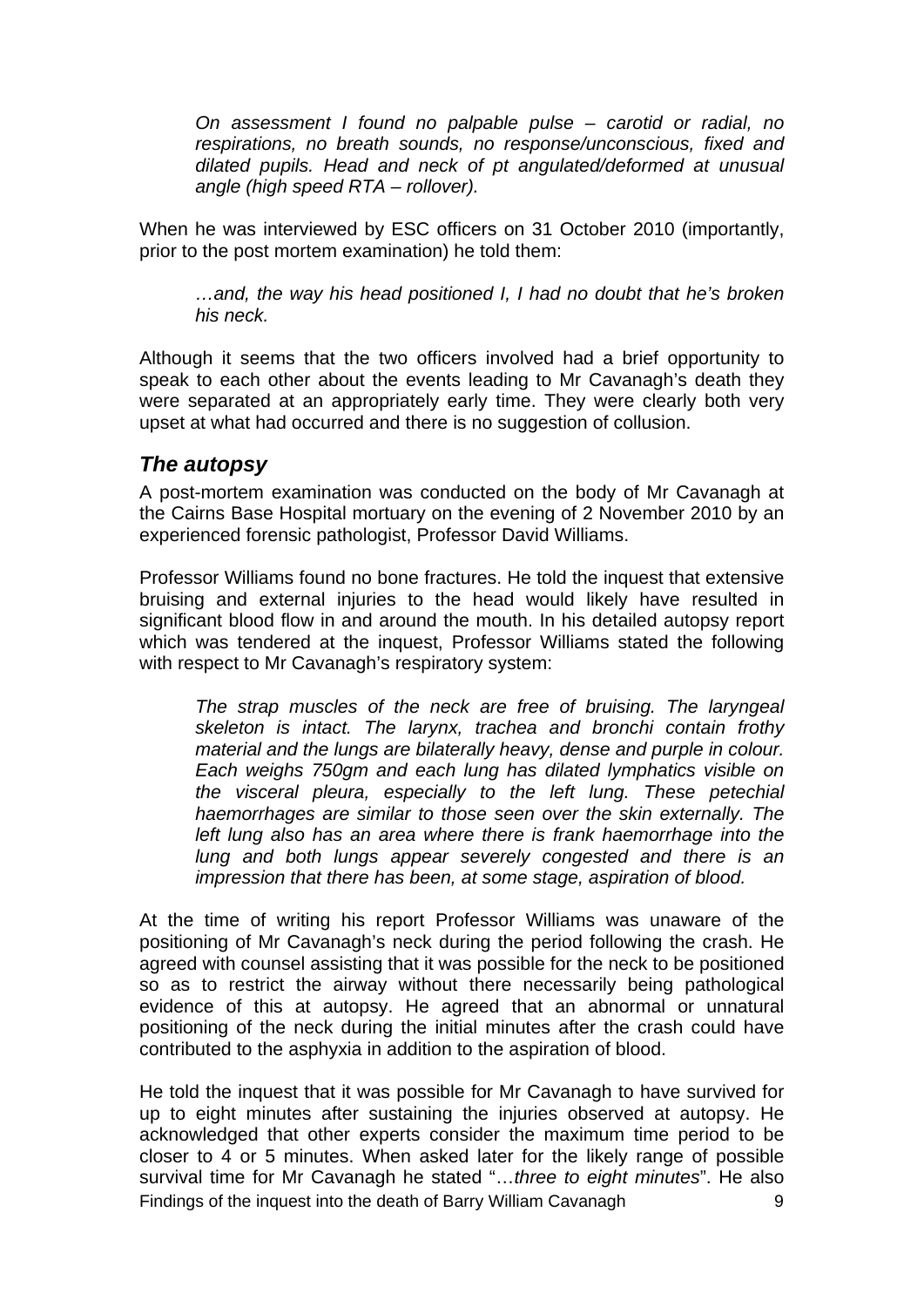noted, however, that by even an early stage Mr Cavanagh is likely to have inhaled blood. The extent to which that could be rectified or overcome is more properly a question for an expert in emergency medicine such as Dr Stephen Rashford who also gave evidence at the inquest. That issue is addressed later in these findings.

Blood and urine samples taken at autopsy were subject to toxicological screening. This revealed the presence of alcohol at a level of 51mg/100mL in the blood and 97mg/100mL in the urine. Therapeutic levels of prescribed drugs were also present.

Professor Williams, having considered the facts as set out by police on the Form 1 issued an autopsy certificate listing the direct and antecedent cause of death as:

- (a) Postural asphyxia and inhalation of blood; *due to or as a consequence of*
- (b) Motor vehicle accident (driver).

#### <span id="page-11-0"></span>*The investigation findings*

A forensic crash investigation conducted by Sergeant John Fisher of the Cairns Forensic Crash Unit concluded that Mr Cavanagh lost control of his vehicle while approaching the right hand turn on the Kennedy Highway just north of Innot Hot Springs. Tyre marks on the roadway were attributed to the Calais and lead off the highway and into the grass and dirt on the right hand side (as per Mr Cavanagh's direction of travel). At a point 49 metres after the commencement of the tyre marks it is evident that the vehicle has 'tripped' and commenced to roll ultimately coming to rest upside down a further 48 metres away. Sergeant Fisher calculated that the vehicle was travelling at a minimum speed of between 96 and 109km/h at the point Mr Cavanagh lost control.

The breath and urine samples taken from the two police officers involved showed that they had no alcohol or drugs in their systems.

Measurements taken in the days following the crash established that the distance between the point where Mr Cavanagh passed the officers while travelling in excess of 140km/h and the position where his car came to rest was 14.1km. It is not possible to compare this to any independently recorded time.

Dr Stephen Rashford is the medical director of the QAS and an eminent expert in emergency and pre-hospital medicine. He was asked by counsel assisting to consider aspects of the events leading to Mr Cavanagh's death. In particular he was asked to assess the information contained in the autopsy report and the accounts of Mr Cavanagh's presentation in the minutes after the crash. He pointed out that as Mr Cavanagh had been suspended upside down it is unlikely any significant quantity of blood would occlude or pool in his upper airway such as to result in aspiration.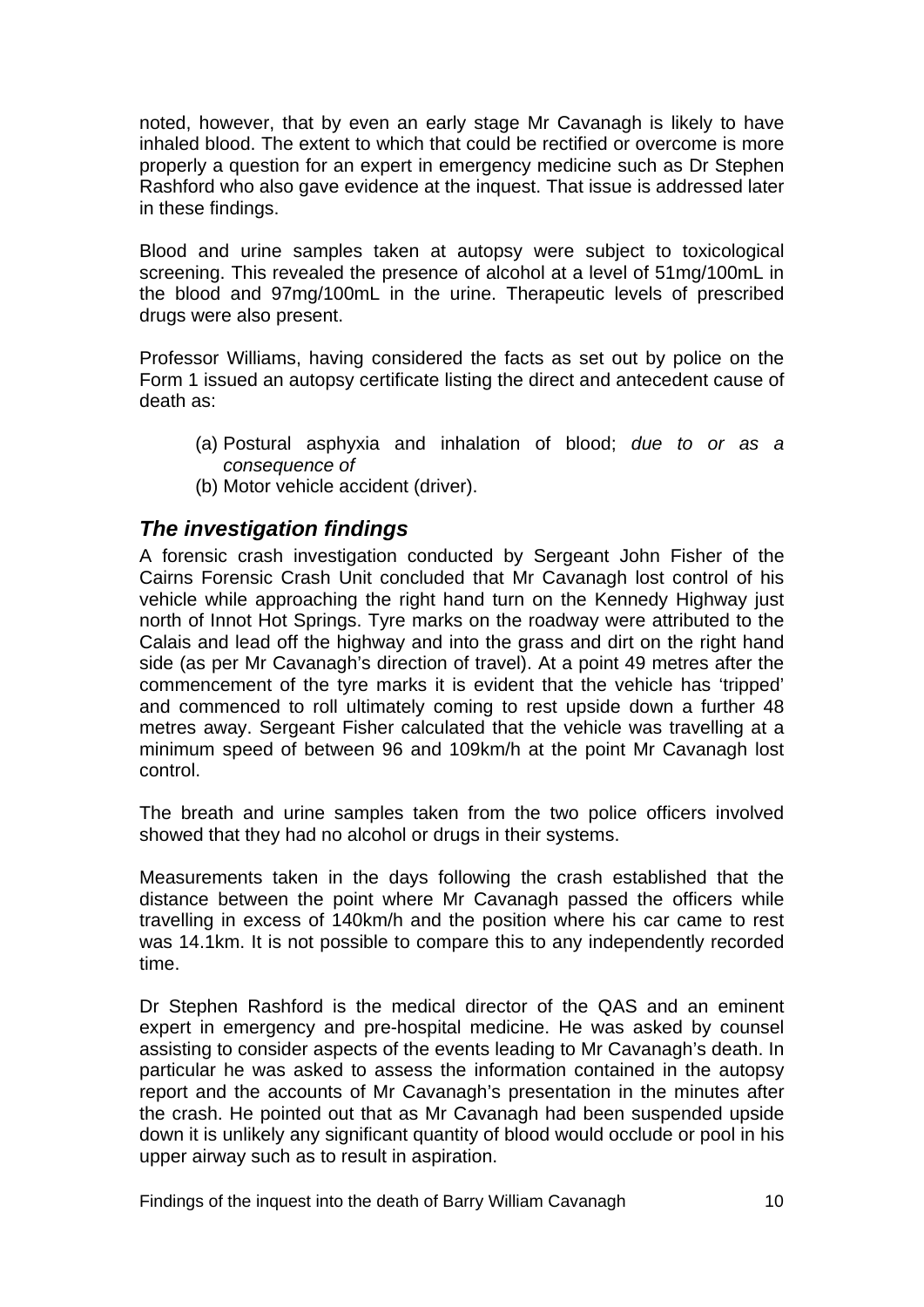### <span id="page-12-0"></span>**Findings required by s45**

I am required to find, as far as is possible, who the deceased person was, how he died, when and where he died and what caused the death. As a result of considering all of the material contained in the exhibits and the evidence given by the witnesses, the material parts of which I have summarised above, I am able to make the following findings.

<span id="page-12-2"></span><span id="page-12-1"></span>

| Identity of the deceased - | The deceased person was Barry William<br>Cavanagh.                                                                                                                         |  |
|----------------------------|----------------------------------------------------------------------------------------------------------------------------------------------------------------------------|--|
| How he died -              | He died as a result of injuries sustained<br>when he lost control of his vehicle resulting<br>in it leaving the roadway, rolling and leaving<br>him suspended upside down. |  |
| <b>Place of death -</b>    | He died at Innot Hot Springs in Queensland.                                                                                                                                |  |
| Date of death -            | He died on 30 October 2010.                                                                                                                                                |  |
| Cause of death -           | He died as a result of positional asphyxia.                                                                                                                                |  |

## <span id="page-12-6"></span><span id="page-12-5"></span><span id="page-12-4"></span><span id="page-12-3"></span>**Concerns, comments and recommendations**

Section 46, in so far as it is relevant to this matter, provides that a coroner may comment on anything connected with a death that relates to public health or safety, the administration of justice or ways to prevent deaths from happening in similar circumstances in the future.

There are matters arising from the facts of this inquest which require consideration from this perspective as follows:

- whether the officers who charged Mr Cavanagh acted appropriately when they released him;
- whether those officers engaged in a pursuit of Mr Cavanagh contrary to the relevant QPS policies; and, if not, the appropriateness or otherwise, of their driving; and
- the adequacy of the officers' response to Mr Cavanagh's situation after he crashed.

#### <span id="page-12-7"></span>*Assistance at the station*

Mr Cavanagh's family wish the officers had driven Mr Cavanagh to his parents' home after he was charged with drink driving, rather than allowing him to go off with the car keys in his possession. I expect the officers also wish that had occurred. It is easy to have sympathy with that view but it is a different matter to criticise the officers for not ensuring it happened.

Findings of the inquest into the death of Barry William Cavanagh 11 It was put to Sergeant Musumeci that a section of the QPS Operational Procedures Manual (OPM) titled "*Rendering assistance to stranded motorists*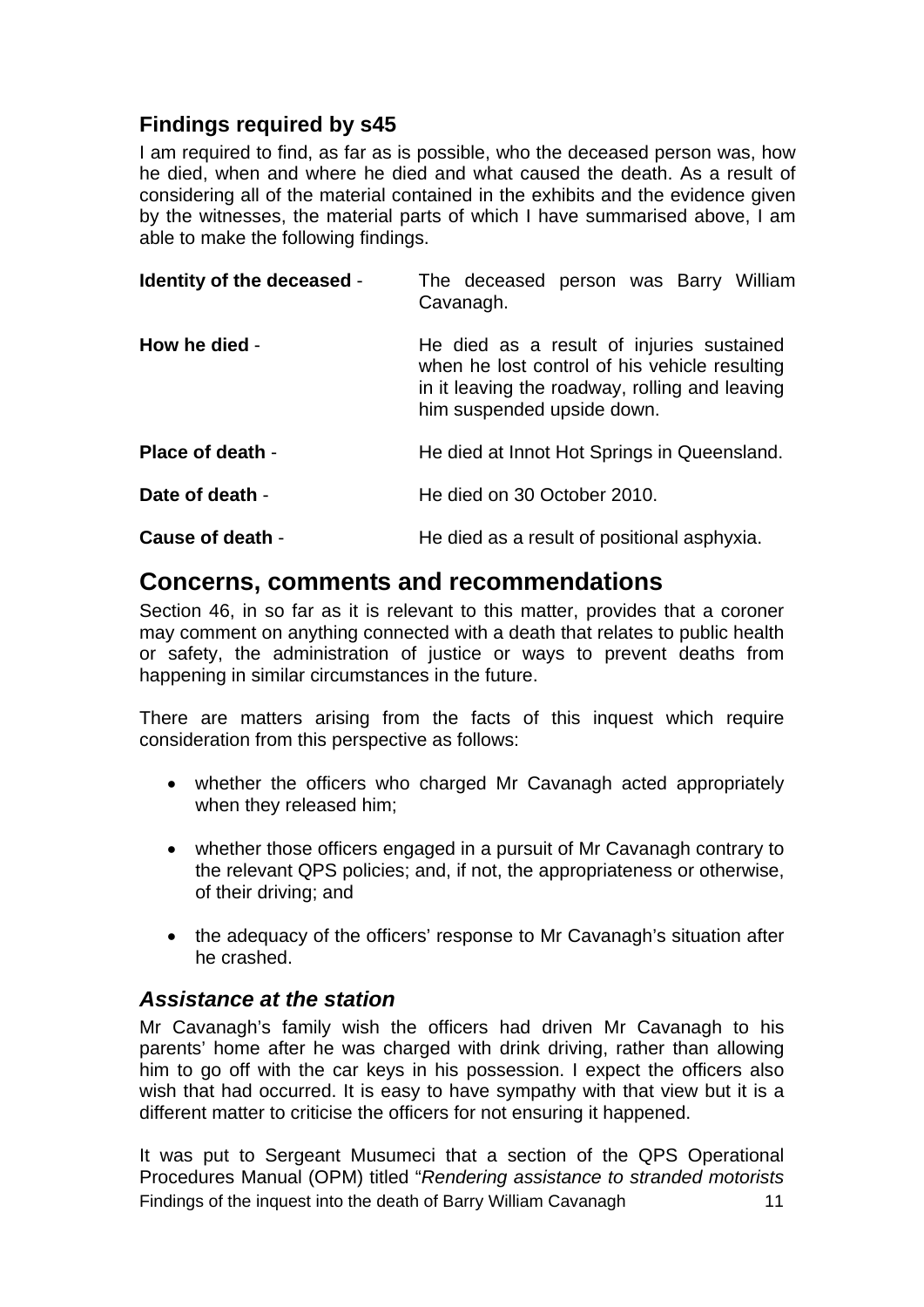*and passengers*" was applicable to this situation. Sergeant Musumeci told the inquest that he considered the policy only to applied to situations where passengers of a vehicle were left stranded due to the driver being detained. He and Constable Shaw both told the inquest they had often applied the policy to such situations.

However, the policy is arguably drafted in a way that could mean it is applicable to the circumstances of this case. It requires that where enforcement action has resulted in a person being left without transport officers are to offer assistance to ensure the person is transported to his/her destination *"or a place of safety"*.

Obviously the characteristics of a person will be relevant to determining what is required to discharge this requirement. For example, in my view it would be unsafe to leave a 9 year old girl from Brisbane on the streets of Ravenshoe at 1.30am in the morning, whereas to do the same thing to a 30 year old male local resident would probably be quite acceptable.

In this case it was suggested that when deciding what assistance to offer, the officers ought to have been more cognisant of Mr Cavanagh's mental health history which he had disclosed. However, they were also aware he had travelled by himself from Townsville, was able to communicate effectively and was clearly a functioning member of the community. There is no suggestion he was floridly psychotic or morbidly depressed. It was suggested by Constable Shaw that Mr Cavanagh's belligerence appeared to result in Sergeant Musumeci taking a less charitable approach to assisting him. However, I accept the submission that Sergeant Musumeci used the station phone to attempt to contact Mr Cavanagh's parents after Mr Cavanagh's demeanour had become hostile.

It seems to me Mr Cavanagh become increasingly annoyed at his predicament and chose to go off by himself, albeit, there was no offer to transport him anywhere. However, in the circumstances, I am of the view there was no obligation on the officers to do more than they had already done.

There was some interchange near the conclusion of the proceedings about the wisdom of drink drivers being given their car keys after they have been charged and released. I accept that legislation would need to authorise any other course and I have insufficient evidence before me on which to base any recommendation about the issue.

### <span id="page-13-0"></span>*Attempted intercept of Mr Cavanagh*

The direct and proximate cause of the death of Barry Cavanagh was his losing control of his vehicle as he approached the town of Innot Hot Springs. It is likely that this was precipitated by the speed of his vehicle and the effect of the alcohol in his system. However, in view of the proximity of police officers to those events, it is appropriate to consider whether the actions of the officers in attempting to intercept Mr Cavanagh were lawful and reasonable. The best way to do that in my view is to assess whether the officers complied with the relevant QPS policies.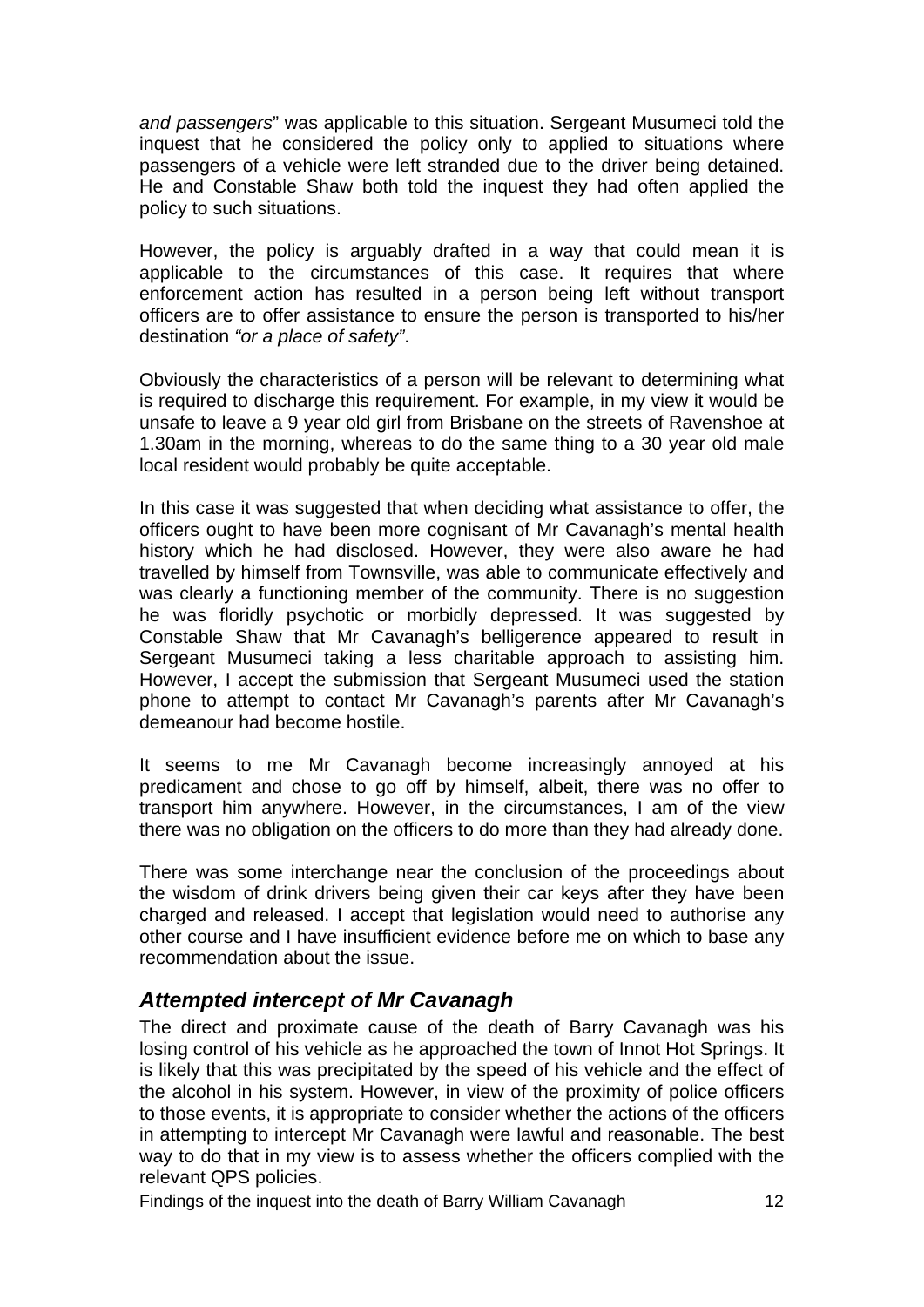# <span id="page-14-0"></span>*QPS pursuit policy*

On 1 January 2008, after an extensive trial period, the QPS implemented a new pursuit policy state wide. The policy has subsequently been refined and is again undergoing an extensive review to consider recommendations made in previous inquests. I acknowledge that the reforms to date and the current process of review evidence an ongoing commitment by the QPS to grapple with the very complex challenges thrown up by this aspect of policing.

I shall now summarise those parts of the policy that were in force in December 2009 and that are relevant to this case.

#### <span id="page-14-1"></span>**When can a pursuit be commenced and continued?**

The principles underpinning the policy are outlined in the OPM. Those of particular relevance to this case are:

- *(i) Pursuit driving is inherently dangerous. In most cases the risk of the pursuit will outweigh the benefits.*
- *(ii) Pursuits should only be commenced or continued where the benefit to the community of apprehending the offender outweighs the risks.*
- *(iii) If in doubt about commencing or continuing a pursuit, don't.*

The policy assures officers that suspects who fail to stop when directed will still be the subject of law enforcement action, but less dangerous means than high speed pursuits will be utilised. It says:

*The revised pursuit policy seeks to shift the manner of apprehension of people who fail to be intercepted from pursuits into other strategies. The Service will continue to apprehend offenders who fail to be intercepted but pursuits will not be the principal means of effecting apprehension.* 

The policy requires the pursuing officers to balance the utility of a pursuit against the risks it generates. The utility is gauged by considering the consequences of failing to intercept the pursued – the seriousness of the offences the person fleeing may have committed and the strength of the evidence indicating they have committed those offences. In this balancing exercise, issues of safety are to weigh more heavily than has been the case under earlier policies.

According to the policy, "pursuit" means the continued attempt to intercept a vehicle that has failed to comply with a direction to stop where it is believed on reasonable grounds the driver of the other vehicle is attempting to evade police.

"Intercept" means the period from deciding to direct the driver of a vehicle to stop until either the driver stops or fails to stop. It includes the period when the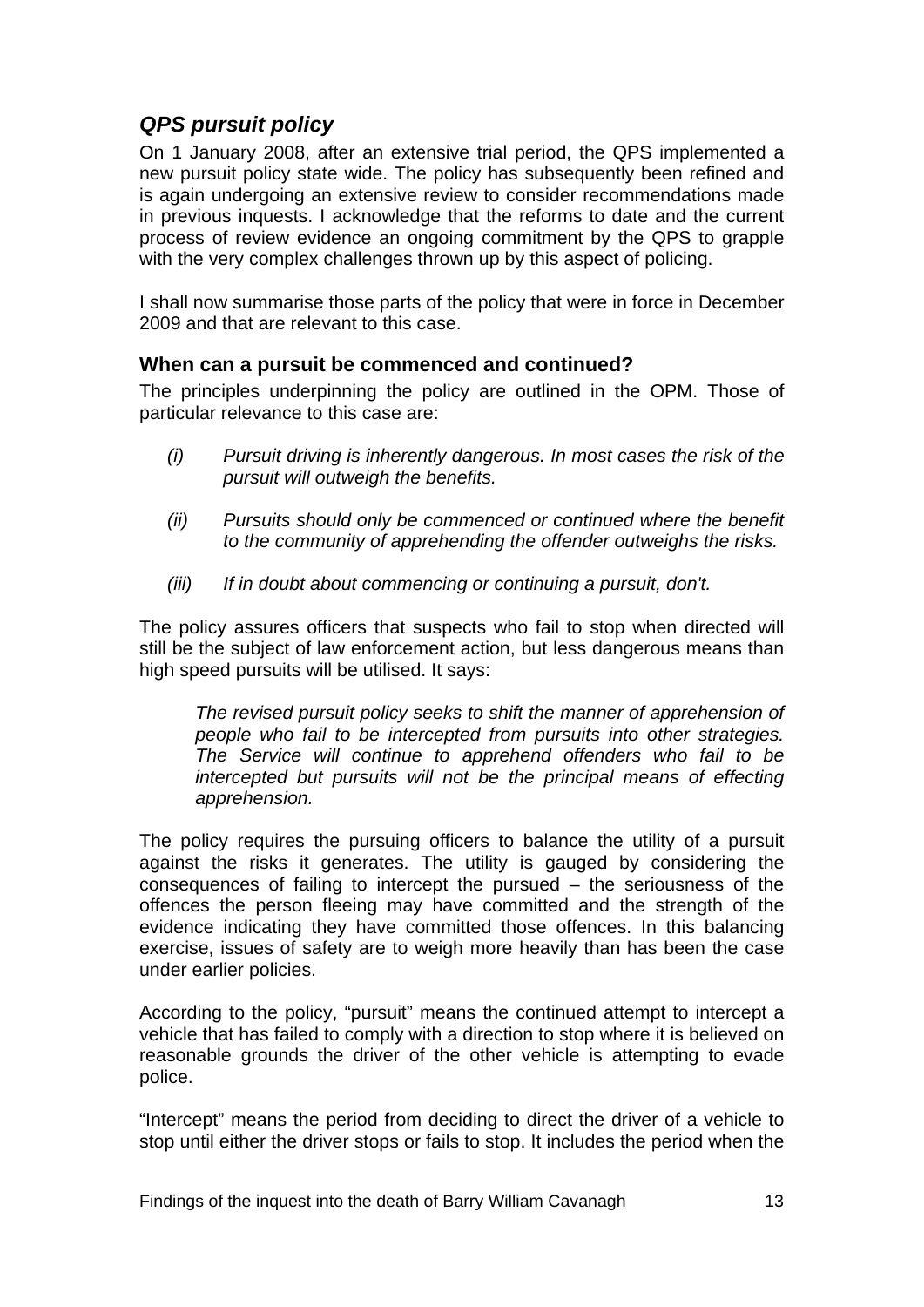police vehicle closes on the subject vehicle in order to give the driver a direction to stop.

The urgent duty driving policy applies to the period in which the intercept is being attempted. That permits, within reasonable limits, a police officer to, for instance, exceed the speed limit.

The policy specifically excludes some matters from being sufficient on their own to justify the commencement of a pursuit. These are termed "*non-pursuit matters"* and they include license and vehicle checks, random breath tests and traffic offences.

#### <span id="page-15-0"></span>**When an intercept becomes a pursuit**

When an officer is attempting to intercept a vehicle, if the vehicle fails to stop as soon as reasonably practicable, and the officer reasonably believes the driver of the vehicle is attempting to evade police, a pursuit is said to commence if the officer continues to attempt the intercept.

The reference to "reasonably believes" means the question is not determined by the subjective views of the pursuing officer, rather, as with most aspects of law enforcement, officers must align their conduct with what a reasonable officer would do or believe in the circumstances.

If a pursuit is not justified, an attempted intercept must be abandoned. Similarly, if a pursuit that had initially been justified becomes one where either the officer, the occupants of the pursued vehicle or members of the public are exposed to unjustifiable risk, then it must be abandoned. In such cases the officer must turn off the flashing lights and siren, pull over and stop the police vehicle at the first available safe position.

#### <span id="page-15-1"></span>**Was there a pursuit in this case?**

It is uncontroversial that in this case there was no basis under the policy on which a pursuit could have been justified – speeding is a non pursuit offence.

A direction to stop was given and an intercept was attempted when Sergeant Musumeci activated the rotating coloured lights when he turned to follow Mr Cavanagh's car. It would only become a pursuit if a reasonable officer would in the circumstances conclude the other car had become aware of the intercept and was attempting to evade police.

Sergeant Musumeci said he did not believe this was the case. I do not consider his view in this regard was unreasonable. If Mr Cavanagh's car was doing 140km/hr and it is assumed it would take the police car 30 seconds to slow, execute a three point turn and set off after it, the first car would already be 1200 metres in front. The road at the point in question was undulating and winding. It is quite feasible Mr Cavanagh did not become aware the officers had given him a direction to stop, even if he suspected they may try to if he recognised their car as he sped by.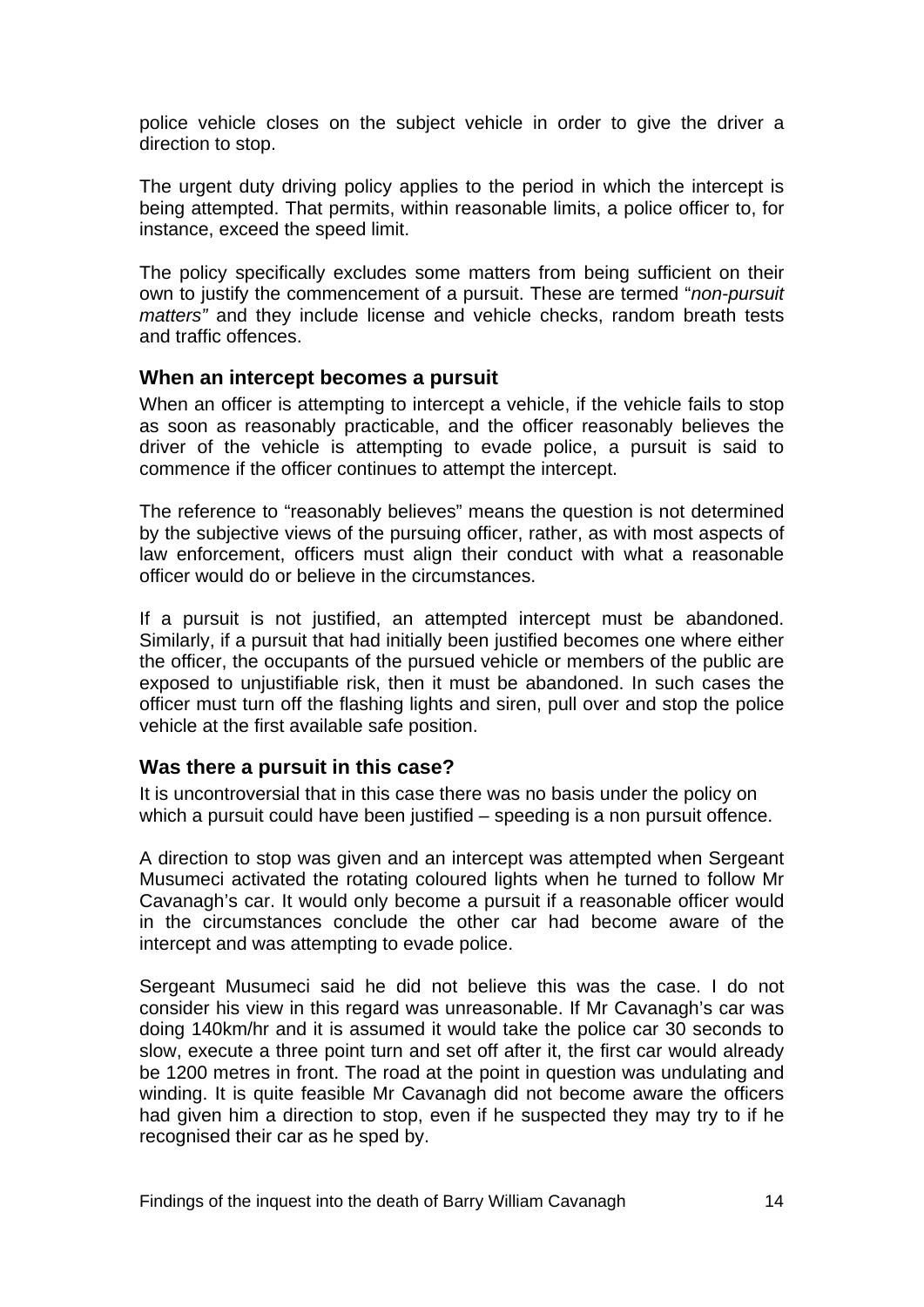If follows that there was no pursuit in this case. The speed of what is now known to be Mr Cavanagh's vehicle entitled Sergeant Musumeci to attempt an intercept. The urgent duty driving policy permitted him to exceed the speed limit to a reasonable degree to do so. I am satisfied his subsequent driving was appropriate in the circumstances.

#### <span id="page-16-0"></span>*Response at the scene*

Mr Cavanagh was first assessed by Constable Shaw who had gained access to the vehicle while Sergeant Musumeci was at the public telephone calling Mareeba communications. Sergeant Musumeci had formed an initial impression that the driver in the vehicle had been decapitated. He says he later made his own assessment inside the vehicle but it is evident he relied heavily on the opinion of Constable Shaw who told him shortly after he had entered the car that Mr Cavanagh was 'gone'.

I accept that soon after they arrived on scene both officers genuinely believed that Mr Cavanagh was dead. It is necessary to consider whether that belief was reasonable and, in the circumstances, whether Mr Cavanagh could have been saved if more had been done.

Dr Stephen Rashford was asked by counsel assisting to consider these questions in the context of the events leading to Mr Cavanagh's death. Dr Rashford makes the following important observations in his report:

*It appears that Mr Cavanagh has rapidly suffered cardio respiratory arrest prior to the arrival of the attending police officers. If there was any chance of survival Mr Cavanagh needed his airway re-established almost immediately. Given the clinical scenario it is unlikely that Mr Cavanagh would have spontaneously started to breathe, even by just re-establishing his airway……Unless Mr Cavanagh could have been removed from the vehicle this (sic) would have been impossible to provide such support in the car without repositioning of the entire body.* 

*…I would be of the opinion that no peripheral pulse was palpable at the time of arrival of the police officers but it would be impossible to say with 100% certainty that no central pulse was detectable. At best Mr Cavanagh was in an extremely low cardiac output state or peri-arrest situation upon the arrival of the first police unit. It is unlikely that either officer would have been able to palpate a central pulse in those circumstances.*

Findings of the inquest into the death of Barry William Cavanagh 15 Dr Rashford and Professor Williams both stated at the inquest that blue lips would likely be evident on a patient within a short period after cardio or respiratory arrest. Dr Rashford stated blueness to the lips would be visible as soon as four minutes after the arrest. He similarly stated that a patient's hands would start feeling cold to the touch within a short time. This provides compelling corroboration for Constable Shaw's evidence that he had made such observations shortly after gaining access to the vehicle. The observation from the report of Dr Rashford re-produced above confirms the likelihood that even a well-trained person would have had trouble detecting a pulse at the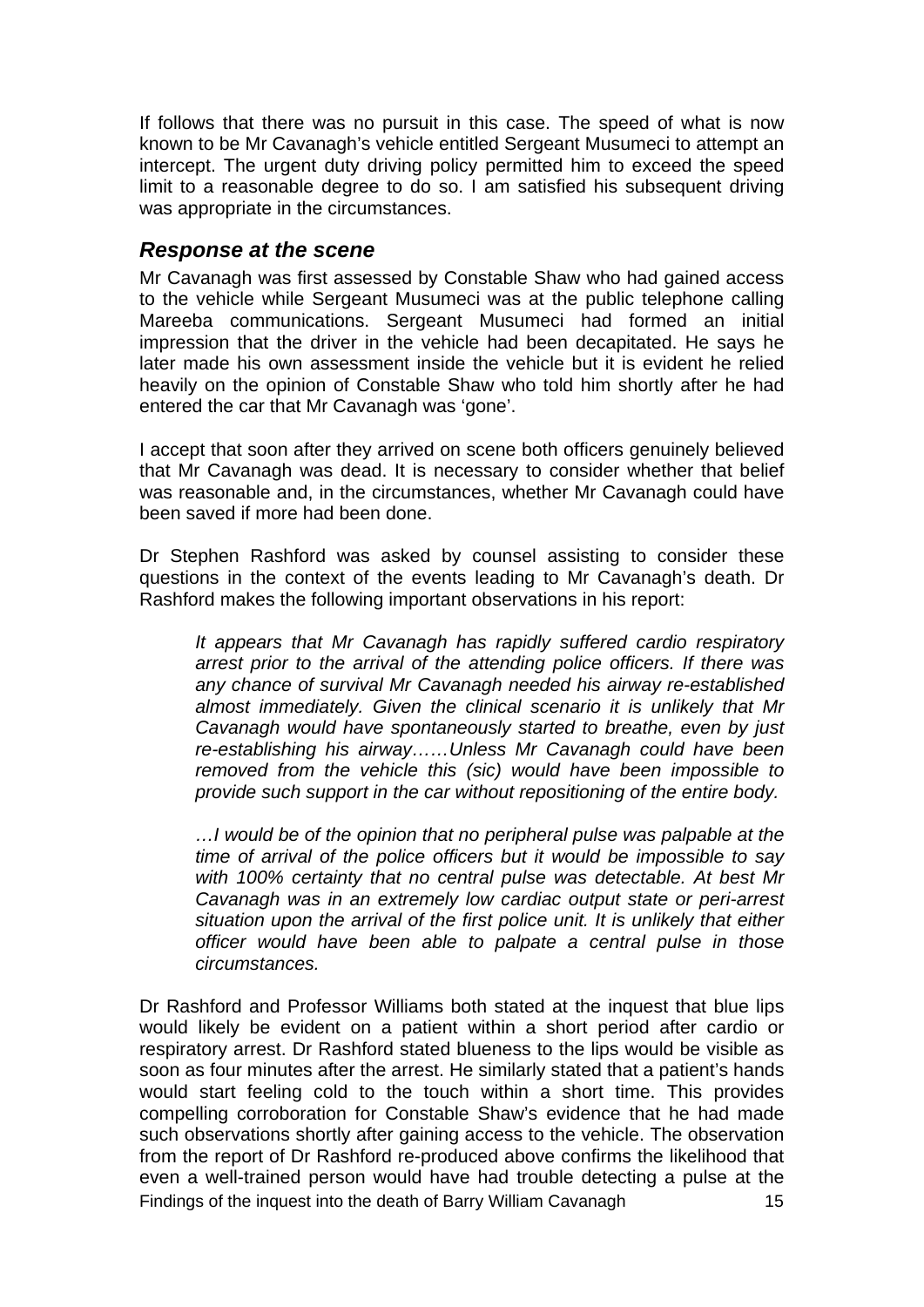relevant time. Finally, Dr Rashford stated that in his opinion the conclusion drawn by the police officers that Mr Cavanagh had broken his neck was reasonable in the circumstances. It would be difficult for me to find otherwise when the paramedic Mr Lee told investigators the day after the crash that he was "*sure*" Mr Cavanagh's neck was broken.

I accept that his observations of blue lips, cold hands, an apparently broken neck and absence of a pulse allowed Constable Shaw to reasonably conclude Mr Cavanagh was dead. Sergeant Musumeci was similarly entitled to draw this conclusion based on his own observations and the assuredness of his colleague.

It became evident in submissions on behalf of Mr Cavanagh's family that they remain confused and upset as to why Mr Cavanagh was left in the vehicle when the police were concerned it may explode or catch fire. As upsetting as it might be for the family I have no hesitation in concluding that the police officers in this case were entitled to take that decision where they had reasonably concluded Mr Cavanagh was already deceased. I also accept that when such an assessment has been made it is in most cases proper, even in the absence of any danger, to leave a body *in situ* for forensic purposes.

At the inquest Dr Rashford re-iterated his written opinion that when the police officers first assessed Mr Cavanagh he was already in cardio-respiratory arrest. When asked to consider the likelihood that Mr Cavanagh could have been saved Dr Rashford drew an analogy with the outcomes for hanging victims who are in cardiac arrest at the time they are treated by QAS paramedics. In such cases QAS statistics show that only around 10% of patients survive. Even then, survival prospects are of course dictated by the speed at which resuscitation attempts commence. Dr Rashford told the inquest that he did not believe Mr Cavanagh could have been successfully resuscitated without his removal from the vehicle. He also said in his experience such removal would take at least 1 ½ to 2 minutes. Mr Lee had expressed doubt as to whether it could be safely done at all without more personnel.

I accept that the officers made reasonable attempts to gain access to the mangled Calais shortly after their arrival. I also accept the evidence of Constable Shaw that he gained access to the vehicle via the front passenger door when Sergeant Musumeci was at the public phone box. The recorded times of that call and the radio message made by Constable Shaw on arrival at the scene allows me to draw the conclusion that it took around 4-5 minutes to gain access to the vehicle. This is consistent with Constable Shaw's own assessment when he was first interviewed that it took him '*several* minutes'.

This, combined with the 1 to 1 ½ minutes it likely took the officers to arrive on the scene after the crash, and the 1 ½ to 2 minutes Dr Rashford says would be needed to extract Mr Cavanagh, means that effective resuscitation attempts would not have been possible until around 7 or 8 minutes after the crash even in the best case scenario. I am led to the conclusion that there was no reasonable opportunity for Mr Cavanagh to have been saved.